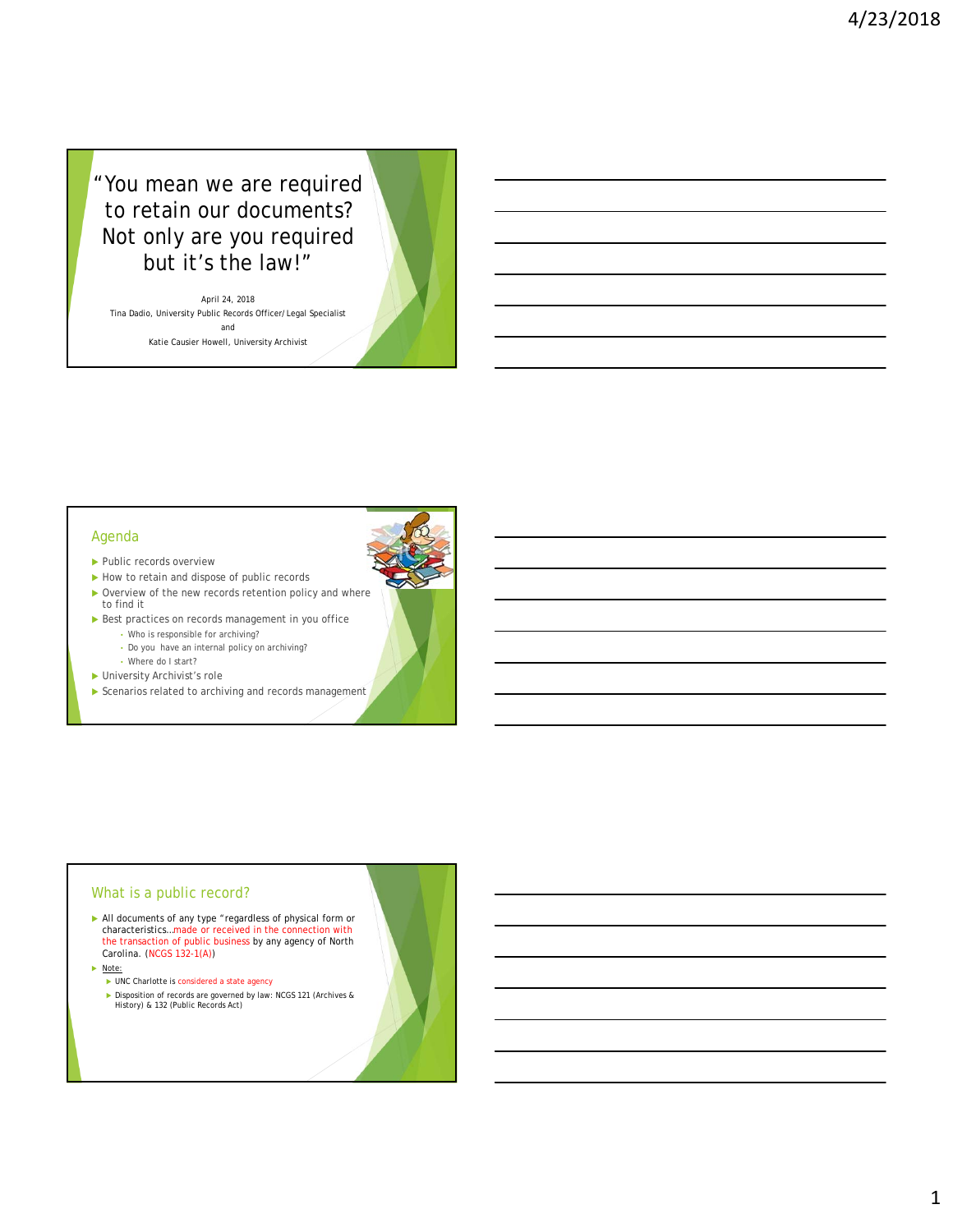# What if you deny public access?

- Anyone who is denied access to a public record may seek a court action to compel the State agency to turn over the records (NCGS § 132-9(a))
- Burden is on the State (NCGS § 132-9(b))
- Presumption is that all State records are open to the public



#### **Definitions**

- ▶ Transitory record records that have little or no documentary or evidential value and do not need to be set aside for the future (meeting invites, routing slips, transmittal sheets, etc.
- Reference value a record held by an office for its own reference and not the official record for the University that hold limited value, typically documenting routine operations within the office (templates, instruction manuals, newsletters, etc.)
- Record series a group of records that are related (personnel files, student files, contracts, business correspondence, financial statements, etc.)
- ▶ Retention period length of time a record should be kept before disposing (ex.: transfer to university archivist after 5 years)
- ▶ Disposition what happens to a record when it is no longer needed for current University business (3 steps: review, archive, destroy)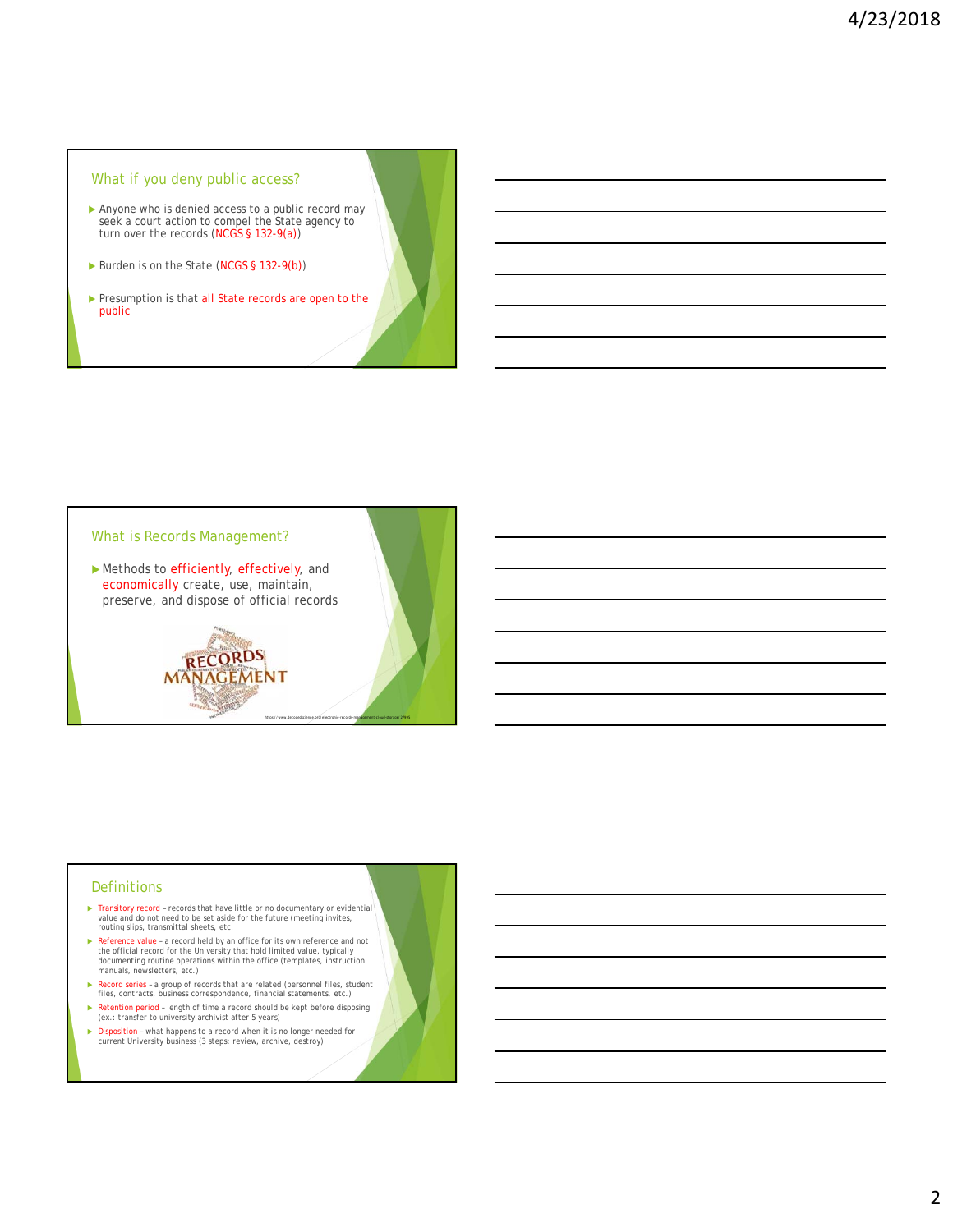

| <u>  El seu de la característica de la característica de la característica de la característica de la característi</u> |  |  |
|------------------------------------------------------------------------------------------------------------------------|--|--|
|                                                                                                                        |  |  |
|                                                                                                                        |  |  |
|                                                                                                                        |  |  |



# Why do we have Records Management?

- $\blacktriangleright$  To comply with North Carolina law
- Preserve certain history records (ongoing administrative or research value)
- Space (disposed of records that no longer have administrative value to make room for those of current and continuing value)
- Improves efficiency and costs savings (limited record storage facilities for permanent non-historical records)

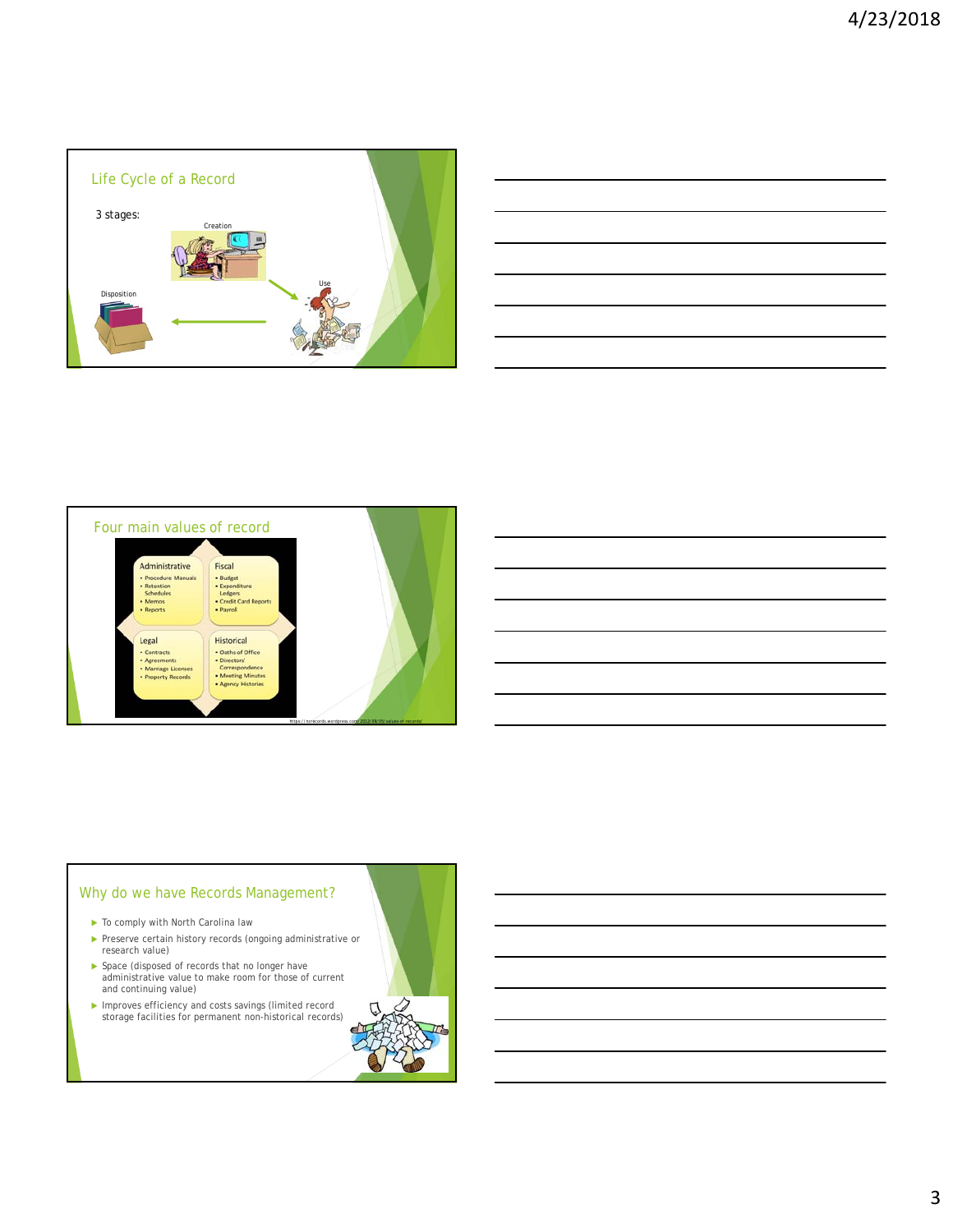# Why all the fuss?

- State law requires agencies to retain public records and prohibits the destruction EXCEPT in accordance with the guidelines established by the North Carolina Department of Cultural Resources
- Rule applies to all UNC Charlotte employees
- **EXEMBREE:** All UNC Charlotte employees are responsible for the records they create and maintain

A Record Retention Schedule will usually include….

- Description of the record
- Retention period and trigger
- Disposal



https://www.st-andrews.ac.uk/media/business-improvements/recordsmanagement/documents/RRScreate.pdf

#### What is the University Records Retention and Disposition Schedule and where can I find it?

- Identifies which records have permanent value and which ones do not
- Provides descriptions or records and when to dispose of them
- ▶ Identifies confidential or restricted records
- **Newly revised in January 2018** 
	- UNC General Records Retention and Disposition Schedule found here: https://files.nc.gov/dncrarts/files/university\_generalschedule\_2018.pdf?rb0aJ5yBRBiw OdDG1tkWKeAFKnC

Also can be found here: University Policy 605.3, Retention, Disposition, and Security of University Records or on Special Collections and University Archives'<br>Sete site site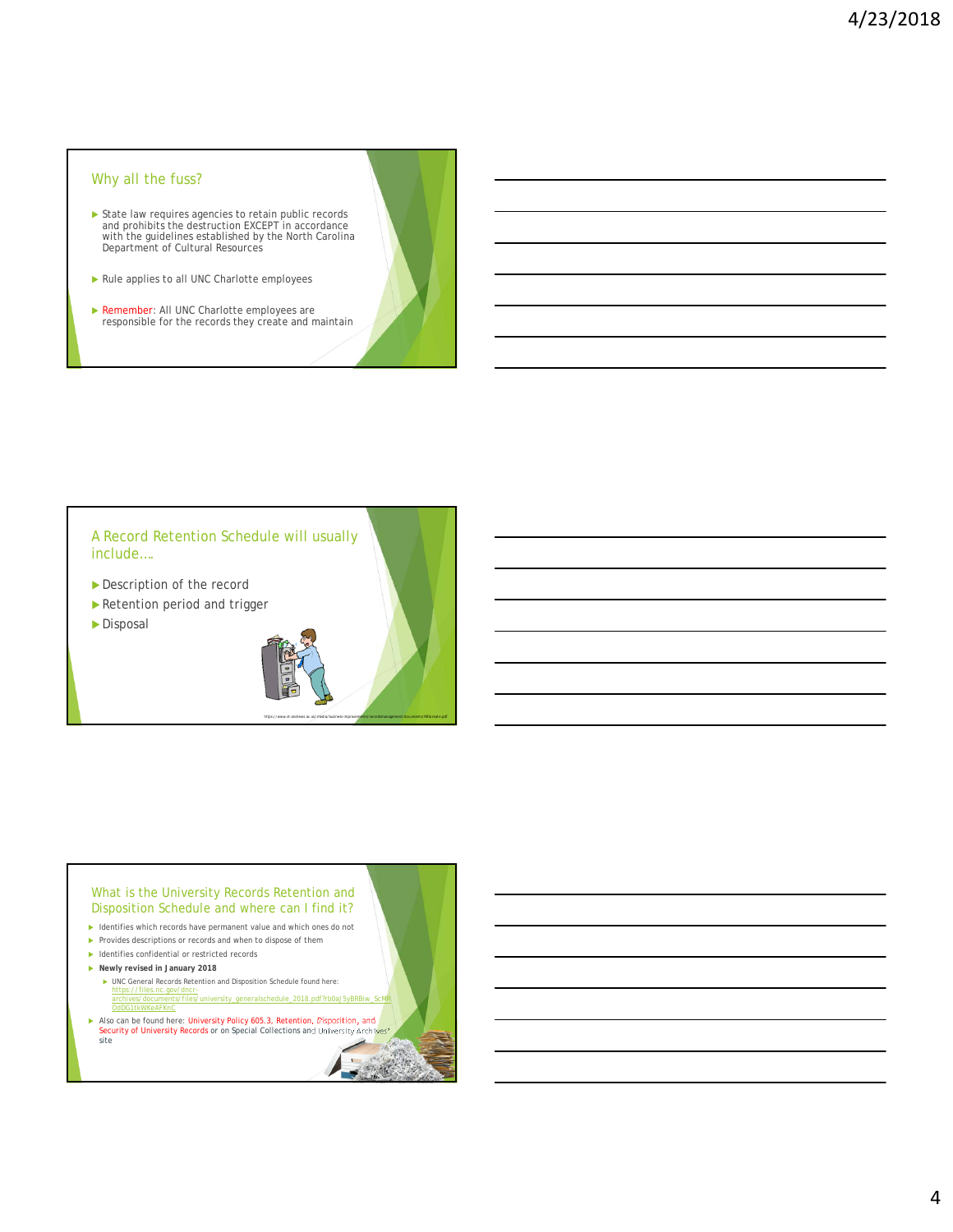#### Records Management for Your Office

- **1. Determine who is responsible for archiving**
- Consider full-time permanent employees and a substitute backup **2. Inventory your records** (e.g. permanent, transitory, duplicates, paper, electronic, etc.)
- **3. Prepare a file plan**
	- Establish a procedure and follow it (e.g. determine your internal policy for reference value records)
- **4. Document records sent to the archivist** (follow appropriate transfer procedures)
- 
- **5. Determine the best date archiving should take place** (e.g. annual, bi-annual, monthly, etc.)
- **6. Purge, purge, purge**  all records that are beyond the approved retention schedule and not under a legal hold
- *7. Train, Train, Train* all new employees responsible for archiving

#### What if there is a legal hold?

- ► "Litigation holds" are issued and enforced due to certain<br>circumstances, usually when there is a pending or threatened **litigation**
- ▶ You are required to suspend normal and routine destruction of records<br>regardless of the established record retention and disposition<br>schedule
- ▶ Upon notice you are required to:
	- **Immediately suspend deletion of relevant records**
	- $\blacktriangleright$  Preserve any electronic records generated OR received after receipt
	- $\blacktriangleright$  Preserve hard copies of documents under your control
	- Receipt MUST acknowledge receipt
	- ▶ You MUST continue to monitor compliance

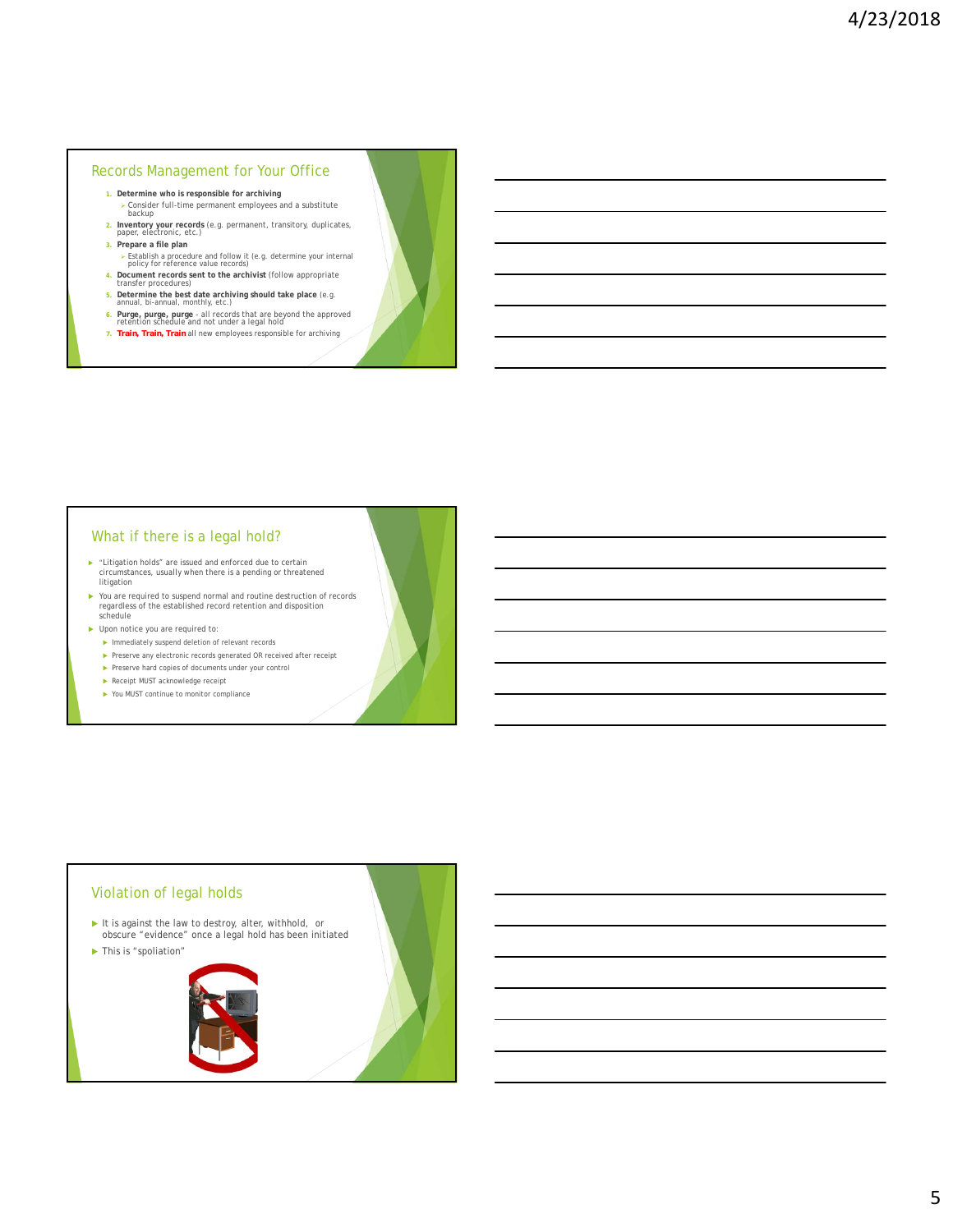#### If we scan and image our records, can we shred the paper version?

- *Not at this time.* You should not destroy documents until an imaging policy is in place.
- ▶ The University is currently working on an imaging policy to address best practices to image/scan documents that are public records prior to destroying the hard copies.
- State law requires that we have an imaging policy to address these practices.

#### What about my emails?

- EMAILS are PUBLIC RECORDS
- Remember: CONTENT
- Public records are ANY documents *regardless of physical form or characteristics,* made or received in connection with the transaction of public business by any agency of North Carolina…"



# How do I know if my email is permanent?

- First look at the Records Retention and Disposition Schedule
- Content determines record series
	- $\blacktriangleright$  Permanent (lasting historical value such as creation of policy or provide guidance)
	- Long-term (significant value but not permanent in nature)
	- Short-term (junk mail, unsolicited emails, confirmations)

Note: Author or creator of email is responsible for maintaining the "record" copy UNLESS message was altered by recipient or coming from outside the agency.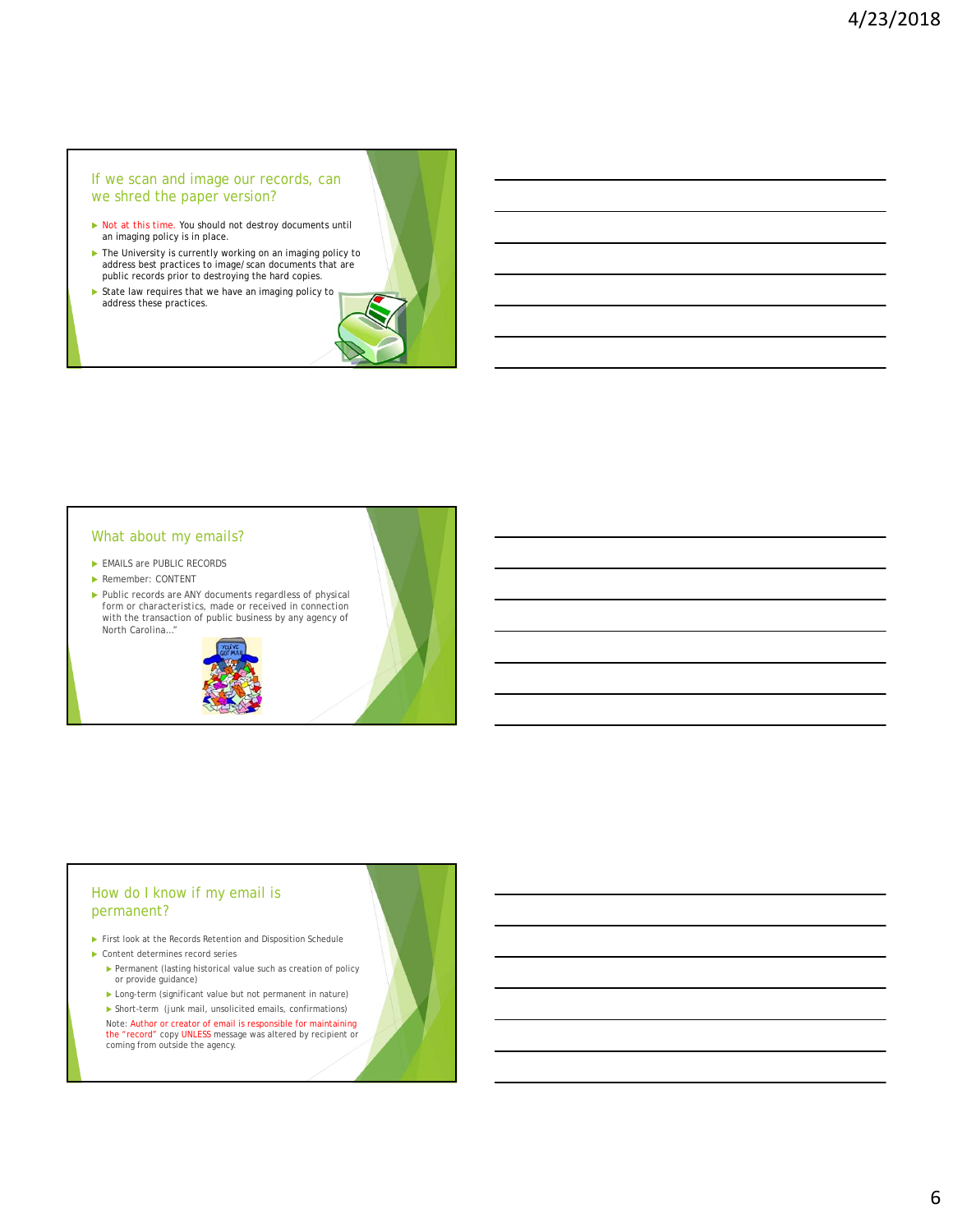# How long must records be kept?

- When the public record meets its retention requirement under the approved schedule
- Short-term records may be destroyed when their "reference value" ends
- Documents with legal holds must be retained until the Office of Legal Affairs provides written permission to destroy the records

#### What about faculty and postdoctoral fellow papers?

- $\triangleright$  NOT SUBJECT TO STATE RECORDS ACT:
- Papers of individual faculty members and postdoc fellows are considered their property and NOT of the University Examples: personal research, participation in professional organizations and consultant work
- $\blacktriangleright$  SUBJECT TO STATE RECORDS ACT AND RETENTION AND DISPOSITION REQUIREMENTS
	- Records created by faculty member or postdoc fellows SERVING AS AN ADMINISTRATOR or producing documents IN THE COURSE OF CARRYING OUT SPECIFIC UNIVERSITY ASSIGNMENT.
		- Examples of administrators: department chair, faculty committee chair, principal investigator of a University-authorized research project

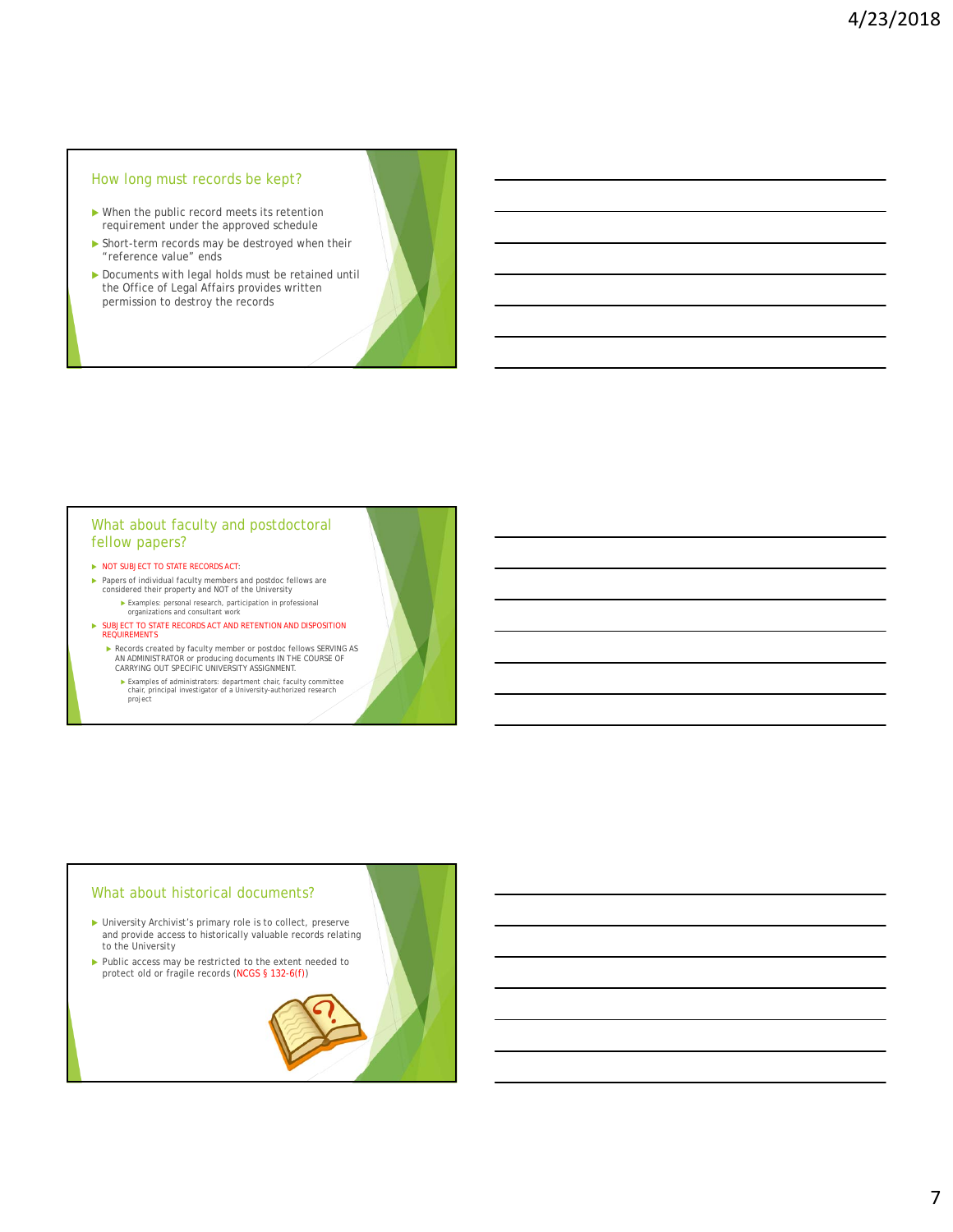### What does University Archives do?

- University Archives is a unit of Atkins Library
- Identify, collect, preserve, and make available the permanently valuable and historical records of the University
- Implement the retention, disposition, and security of University records (University Policy 605.3)
- Promote guidelines and procedures for handling University records
- Provide record center services for some University offices

# University Archives and the Retention Schedule

- "Permanent records"
	- Records with permanent historic value
	- Valuable because they document significant events, actions, decisions, conditions, relationships, and similar developments
	- Have administrative, legal, fiscal, or evidential importance for the University, the state, or its citizens
- "Final appraisal and disposition"
	- Records are sent to the archives where they are reviewed and
	- assessed for their historic value
	- $\blacktriangleright$  Series with this disposition instruction may or may not be retained permanently

#### Tips for record keeping

- Organize files by the series listed in the retention schedule
- Records and non-records should not be filed together
- Do not mix record series in the same file
- Confidential files should be kept separate and secure
- Organize by function (record series) and then alphabetically or
- chronologically
- ▶ Consider filing by event date
	- $\blacktriangleright$  Separate active and inactive files
	- Use the triggering event as a reference point (ex: file personnel files by separation date)
	- Separate record series by color-coded labels for easy visual ID
- Review files annually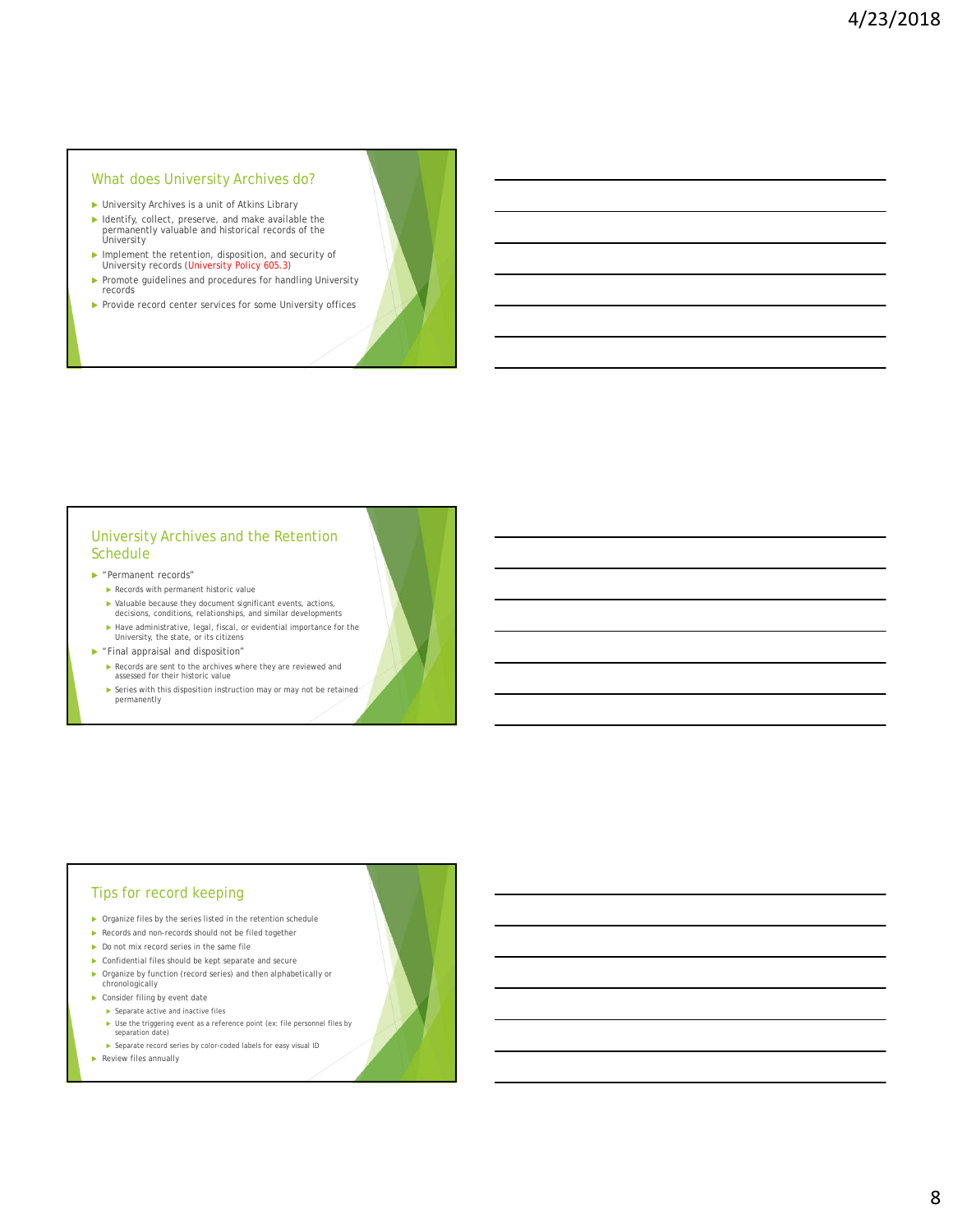#### Best practices for managing records

- When in doubt, treat it as an original record If there are conflicting retention guidelines, **use the longest retention period**
- If a file contains multiple types of records with varying retention guidelines, **use the longest retention period**
- In Just because a record is listed on the schedule doesn't mean you have to have it
- $\blacktriangleright$  Do not keep records "just in case"
- Destroy all records, regardless of format, at the same time when they have met retention requirements. This includes electronic copies.
- $\blacktriangleright$  Contact University Archives with questions!

# Preparing records for transfer or destruction

- Survey the records in your office What do you have and where is it?
- $\blacktriangleright$  Find the relevant record series on the retention schedule
- Records that have met the retention listed in the schedule and are not involved in any actions, pending actions, or holds can be prepared for destruction
- Records that must be sent to the archives can be prepared for transfer

### Destroying records

- ▶ The most common method is to shred them, though there are alternatives
- To be destroyed, electronic records must be overwritten, deleted, and unlinked so the data and metadata may not be reconstructed

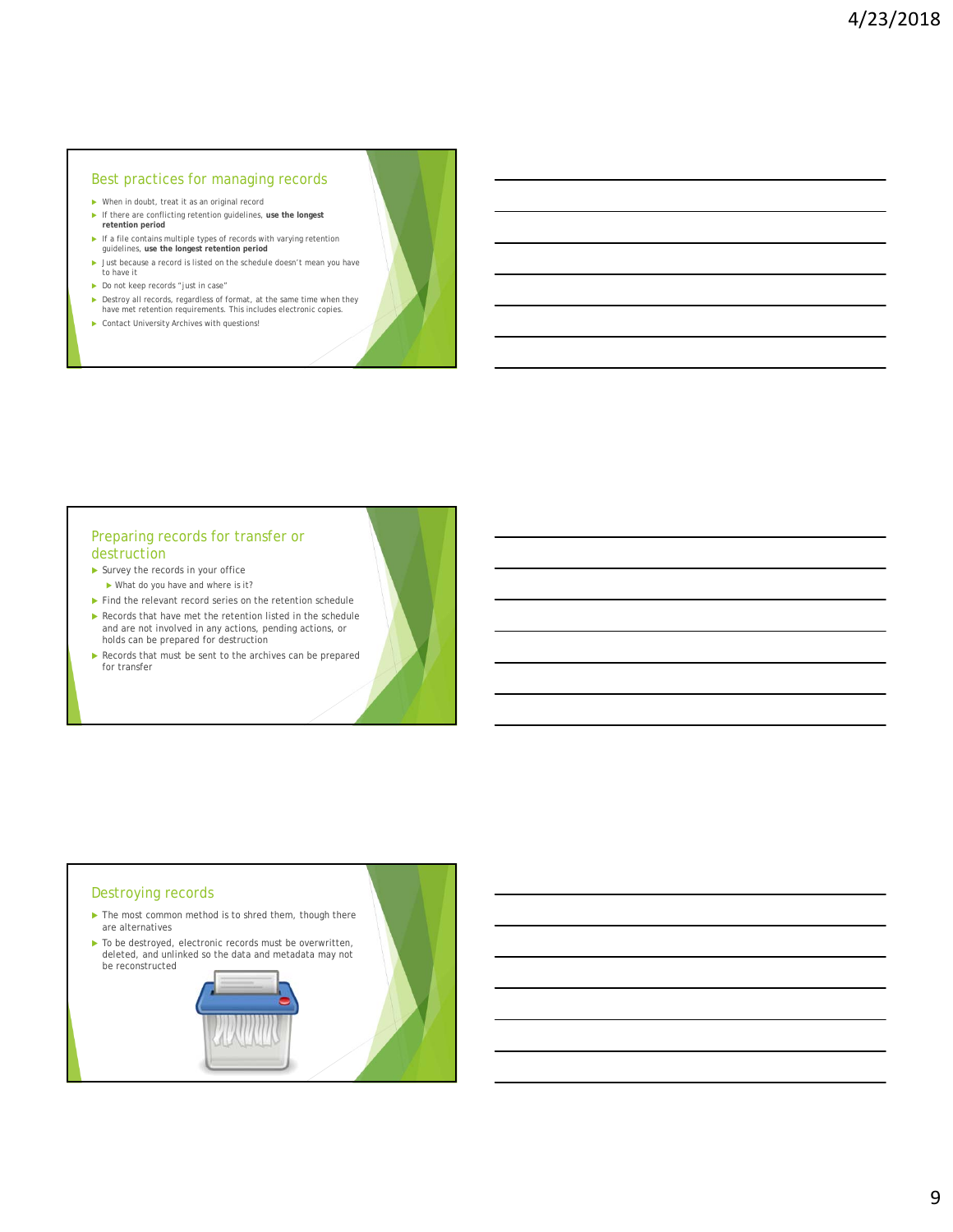# Transferring records to University Archives

- Make sure all personally identifying information and FERPA-protected student records are removed from the files to be transferred
- Make sure you are not sending over records that need to be destroyed





|                                                                                                               | J. Murrey Atkins Library<br>UNC CHARLOTTE<br>University Archives Paper Records Transfer Favre<br>Hill out and save this form, using the template on page has to create a detailed but of the records that                                                                                     |  |
|---------------------------------------------------------------------------------------------------------------|-----------------------------------------------------------------------------------------------------------------------------------------------------------------------------------------------------------------------------------------------------------------------------------------------|--|
|                                                                                                               | you wish he transfer to Unsersity Archives, When somplete, email the form as an attachment to<br>records inangement@unccads. Once we have realiseed the form we will right with comments, any<br>nerecasing changes, and further inimizations. Its net send this firm to us using campus mad. |  |
|                                                                                                               | NOTE: This for is for gagger records only. If gos have electronic records to transfer contact<br>records-managementalnance.odu                                                                                                                                                                |  |
| OUTREVOR TRANSFER<br>Office Transferring Records                                                              |                                                                                                                                                                                                                                                                                               |  |
|                                                                                                               |                                                                                                                                                                                                                                                                                               |  |
| <b>Nate of Ferien Islanding</b><br><b>Transfer Form:</b><br><b>Assistant Table</b>                            |                                                                                                                                                                                                                                                                                               |  |
| Email Address.                                                                                                |                                                                                                                                                                                                                                                                                               |  |
| <b>Phone</b>                                                                                                  |                                                                                                                                                                                                                                                                                               |  |
| Name, Pontiaco, analyla Office.<br>of Bancols Dealer                                                          |                                                                                                                                                                                                                                                                                               |  |
| Description of Amonto                                                                                         |                                                                                                                                                                                                                                                                                               |  |
| trolumn three bony yord.                                                                                      |                                                                                                                                                                                                                                                                                               |  |
| <b>Number of Brass:</b>                                                                                       |                                                                                                                                                                                                                                                                                               |  |
| Physical Location of Boars<br>(Building and Boons 8)                                                          |                                                                                                                                                                                                                                                                                               |  |
| Does this transfer contain confidential materials?<br>Francisco basic reaction contains a stores with and the | D to: D to:<br>1.94<br>$\square$ No.                                                                                                                                                                                                                                                          |  |
| Pean artisti April 2015                                                                                       |                                                                                                                                                                                                                                                                                               |  |

10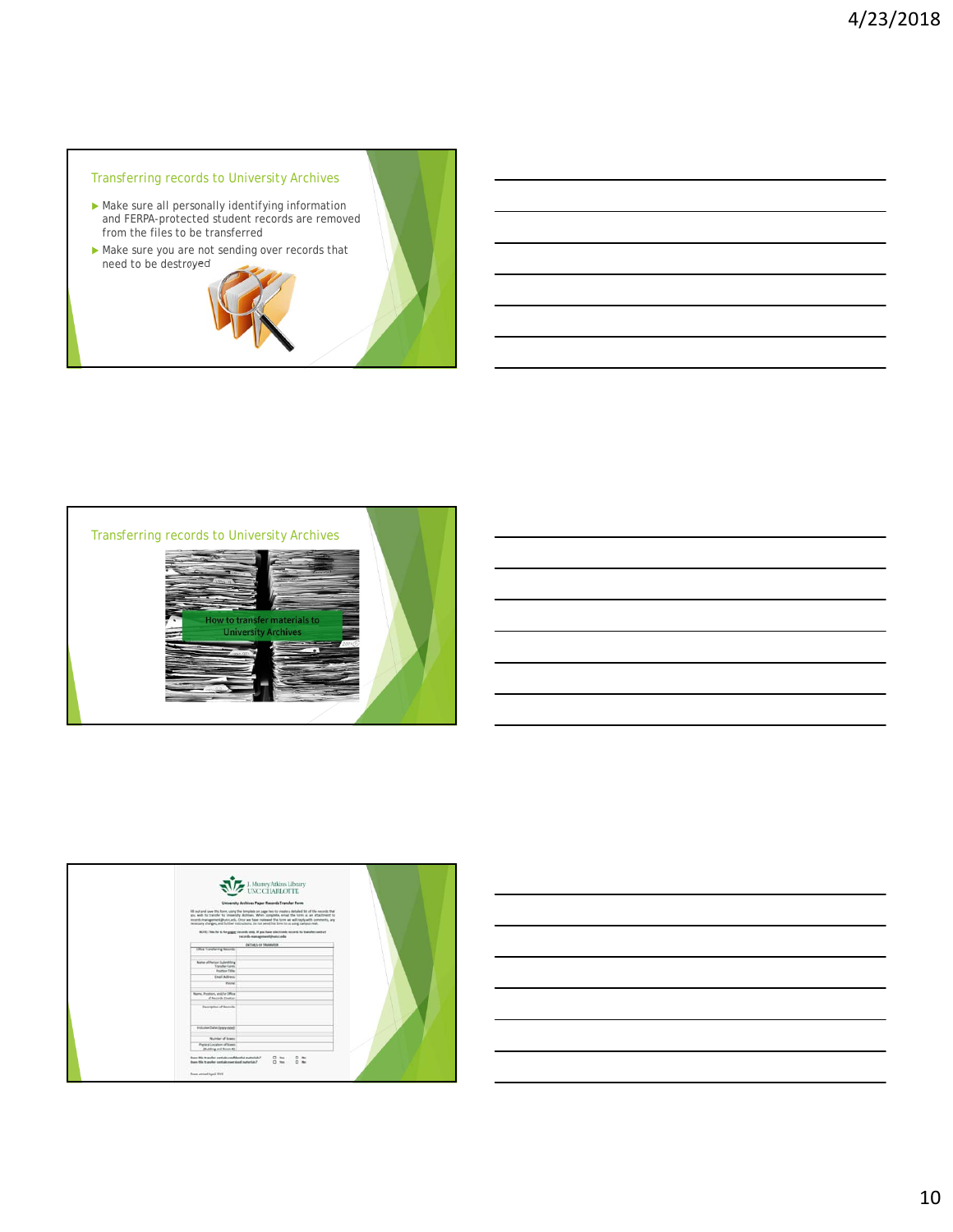| Box # Series # and Title from Schedule | File Title and/or Description | Date[s]   |
|----------------------------------------|-------------------------------|-----------|
| 1.2 Administrative Records             | Dean's merinarandums          | 2004-2006 |
|                                        |                               |           |
|                                        |                               |           |
|                                        |                               |           |
|                                        |                               |           |
|                                        |                               |           |
|                                        |                               |           |
|                                        |                               |           |
|                                        |                               |           |
|                                        |                               |           |
|                                        |                               |           |
|                                        |                               |           |
|                                        |                               |           |
|                                        |                               |           |
|                                        |                               |           |
|                                        |                               |           |
|                                        |                               |           |
|                                        |                               |           |
|                                        |                               |           |
|                                        |                               |           |
|                                        |                               |           |
|                                        |                               |           |
|                                        |                               |           |
|                                        |                               |           |
|                                        |                               |           |

| <u> 1989 - Johann Stoff, amerikansk politiker (d. 1989)</u>                                                           |  |  |
|-----------------------------------------------------------------------------------------------------------------------|--|--|
| <u> 1989 - Johann Harry Harry Harry Harry Harry Harry Harry Harry Harry Harry Harry Harry Harry Harry Harry Harry</u> |  |  |
|                                                                                                                       |  |  |
| <u> 1989 - Johann Stoff, amerikansk politiker (d. 1989)</u>                                                           |  |  |
|                                                                                                                       |  |  |
| <u> 1989 - Andrea Santa Andrea Andrea Andrea Andrea Andrea Andrea Andrea Andrea Andrea Andrea Andrea Andrea Andr</u>  |  |  |
|                                                                                                                       |  |  |



# FAQ: #1

 What is are reference copies and how long do they need to be kept?